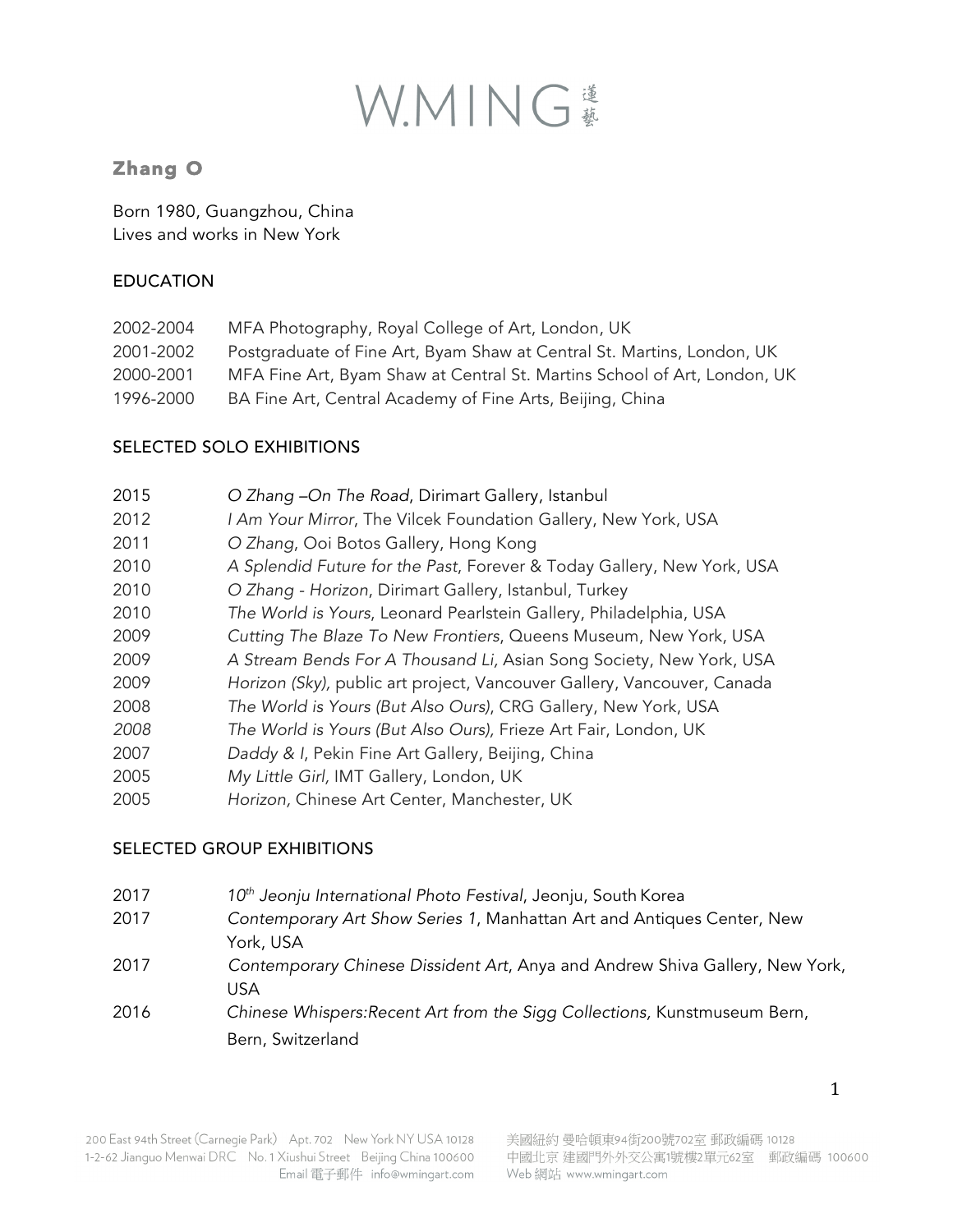# W.MING #

| 2016         | Transversal - Public Space Images Circuit, International Photography Festival,                                                                |
|--------------|-----------------------------------------------------------------------------------------------------------------------------------------------|
|              | Belo Horizonte, Brazil                                                                                                                        |
| 2016         | Stare, Vancouver Gallery, Vancouver, Canada                                                                                                   |
| 2015         | Chinese Female Artists from Oversea, He Xiangning Museum of Art, Shenzhen,                                                                    |
|              | China                                                                                                                                         |
| 2015         | Changjiang International Photography and Video Biennale, Changjiang                                                                           |
|              | Museum of Contemporary Art, Chong Qing, China                                                                                                 |
| 2015         | Vive le Capital, BANK Gallery - Mabsociety, Shanghai, China                                                                                   |
| 2014         | The House in the Sky - Artists Imagine New Utopias, Hayward Gallery, London,                                                                  |
|              | <b>UK</b>                                                                                                                                     |
| 2014         | Go-betweens: The World Seen from Children, Mori Art Museum, Tokyo, Japan                                                                      |
| 2013         | The 13th Pingyao International Photo Festival, Pingyao, China                                                                                 |
| 2013         | Rising Dragon - Contemporary Chinese Photography, San Jose Museum of Art,                                                                     |
|              | California, USA                                                                                                                               |
| 2013<br>2012 | Postcard from the Edge, Sikkema Jenkins Co.Gallery, New York, USA                                                                             |
| 2012         | Found in Translation, Deutsche Guggenheim Museum, Berlin, Germany<br>Rising Dragon - Contemporary Chinese Photography, New York, Krannert Art |
|              | Museum, Ilinois                                                                                                                               |
| 2012         | Royal College of Art 175 <sup>th</sup> Anniversary Exhibition, Royal College of Art, London,                                                  |
|              | UK                                                                                                                                            |
| 2012         | Un Praise of Childhood, Getxophoto Festival, Bilbao, Spain                                                                                    |
| 2011         | Staging Selves, Sakshi Gallery, Mumbai, India                                                                                                 |
| 2011         | Lowave - Human Frames, Kunst-Im-Tunnel Museum, Düsseldorf, Germany                                                                            |
| 2011         | Piccadilly Revisited, Hong Kong Art Festival, Hong Kong                                                                                       |
| 2011         | Half the Sky: Women in the New Art of China, New Leonard Pearlstein Gallery,                                                                  |
|              | Philadelphia, USA, co-curated by National Art Museum of China, Beijing, China                                                                 |
| 2010         | The Fokus Lodz Art Biennale, Lodz, Poland                                                                                                     |
| 2010         | Bumpy Ride, Fotografia Festival, Rome, Italy                                                                                                  |
| 2010         | Dirimart Gallery, The Armory Show, New York                                                                                                   |
| 2010         | Playboy Redux: Contemporary Artists Interpret The Iconic Playboy Bunny,                                                                       |
| 2010         | The Andy Warhol Museum, Pittsburgh, U.S.A                                                                                                     |
| 2010         | Of Anna and Dreams, New Asian Film Festival, Vancouver, Canada                                                                                |
| 2010         | Global/National - The Order Of Chaos, Exit Art, New York, U.S.A.                                                                              |
| 2009         | Mahjong: Contemporary Chinese Art from the Sigg Collection, Peabody Essex                                                                     |
|              | Museum, Massachusetts, USA                                                                                                                    |
| 2009         | Constant Stream, Today Art Museum, Beijing, China                                                                                             |
| 2009         | 798 Beijing Biennial, Beijing Tokyo Art Project, Beijing, China                                                                               |
| 2008         | Mahjong: Contemporary Chinese Art from the Sigg Collection, UC                                                                                |
|              | Berkeley Art Museum and Pacific Film Archive, Berkeley, USA                                                                                   |

 $\overline{2}$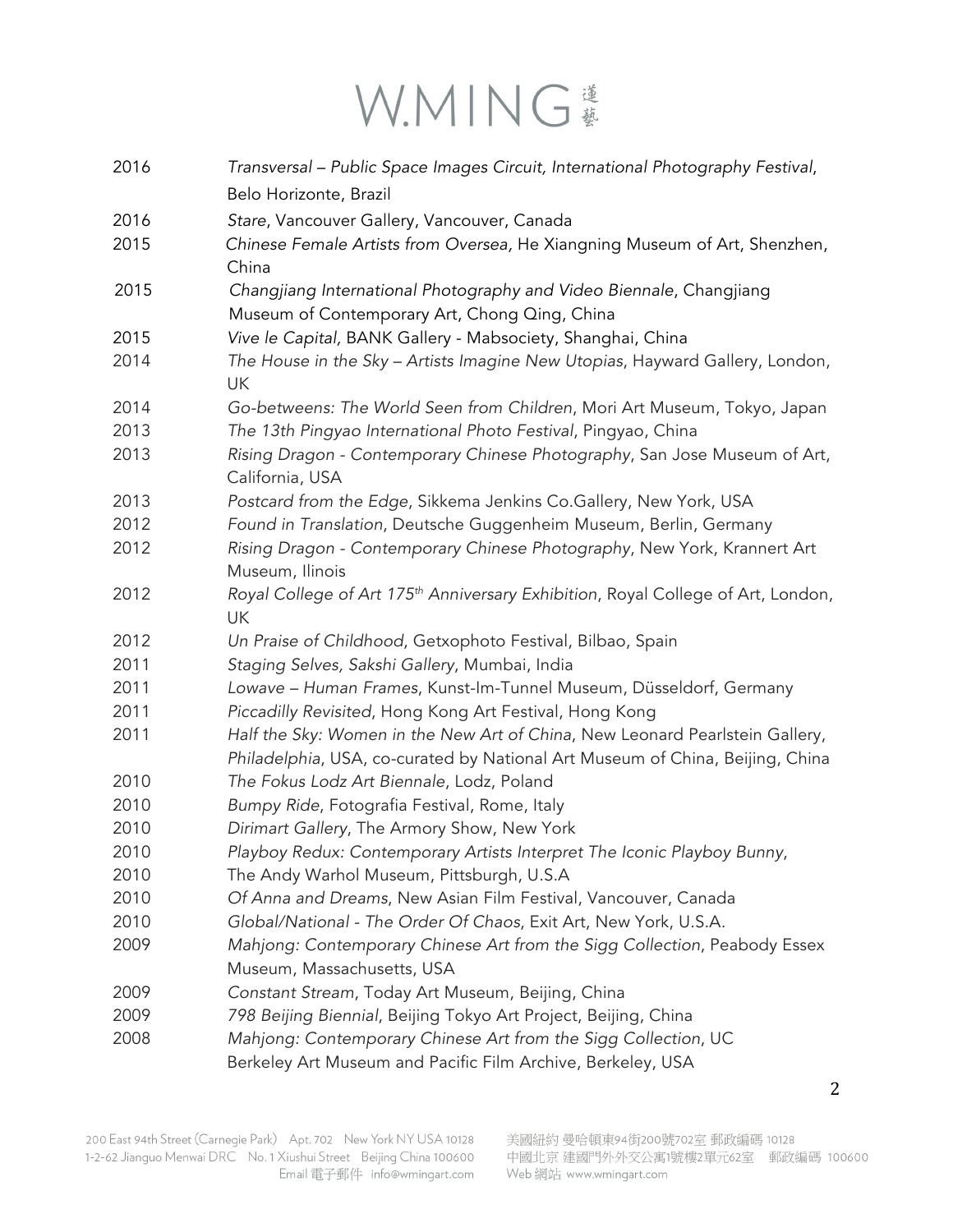# W.MING \*

| 2008 | Super-Modern: In Transitions Russia 2008, National Center for Contemporary<br>Art, Moscow, Russia                        |
|------|--------------------------------------------------------------------------------------------------------------------------|
| 2008 | Intrude366, Outdoor project for Zendai Museum of Modern Art, Shanghai,                                                   |
| 2008 | China<br>Red Aside-Contemporary Chinese Art from the Sigg Collection, Joan Miro<br>Museum, Barcelona, Spain              |
| 2008 | Art at the Tribeca Film Festival, New School Kellen Gallery, New York, U.S.A.<br>Volta 4 Show, Basel, Switzerland        |
| 2007 | SHcontemporary Art Fair, Shanghai, China                                                                                 |
| 2007 | Chinese Eroticism, 456 Gallery, New York, USA                                                                            |
| 2007 | You Can't Touch This: New Asian Art, Chelsea Center for the Arts, New York,<br><b>USA</b>                                |
| 2007 | Surge, tour show in 798 Festival, Dashanzi, Beijing, China                                                               |
| 2006 | Mahjong: Contemporary Chinese Art from the Sigg Collection, Kunsthalle<br>Museum, Hamburg, Germany                       |
| 2006 | MoCA Shanghai Envisagel- Entry Gate: Chinese Aestherics of Heterogeneity,<br>Museum of Contemporary Art, Shanghai, China |
| 2006 | Duolun Exhibition of Young Artist, Duolun Museum, Shanghai, China                                                        |
| 2006 | Looking at the Other, ISE Foundation, New York, USA                                                                      |
| 2006 | Cantonese Artists in the Sigg Collection, Kunstmuseum, Bern, Switzerland                                                 |
| 2006 | Metropolis Rise: New Art from London, Dashanzi Festival, Beijing, China                                                  |
| 2005 | Preview Berlin, Domobaal Gallery, Berlin, Germany                                                                        |
| 2005 | Chicago Contemporary Classic Art Fair, Museum Work, Chicago, USA                                                         |
| 2005 | It's a Wrap, Photo Do Not Bend Gallery, Texas, USA                                                                       |
| 2005 | Imagine a World, OXO Tower Wharf barge house, London, UK                                                                 |
| 2004 | On the Edge: Contemporary Chinese Photography and Video, Ethan Cohen<br>Fine Arts, New York, USA                         |
| 2004 | XS - An Invitational Exhibition, FA Project Gallery, London, UK                                                          |
| 2004 | Standing On the Edge, Hiscox Gallery, London, UK                                                                         |
| 2004 | The Progressive Development Plan, The Empire, London, UK                                                                 |
| 2004 | Vector, L'Espace des Blancs Manteaux, Paris, France                                                                      |
| 2004 | Portobello Film Festival, The Portobello Film Institute, London, UK                                                      |
| 2003 | Essen Art Festival, Folkwang Museum, Essen, Germany                                                                      |
| 2003 | Chinese Art Today, Millennium Monument Art Museum, Beijing, China                                                        |
| 2003 | Detour, Neon Gallery, London, UK                                                                                         |

#### AWARDS AND HONORS

*Bellagio Center Artist Fellowship*, The Rockefeller Foundation, New York, USA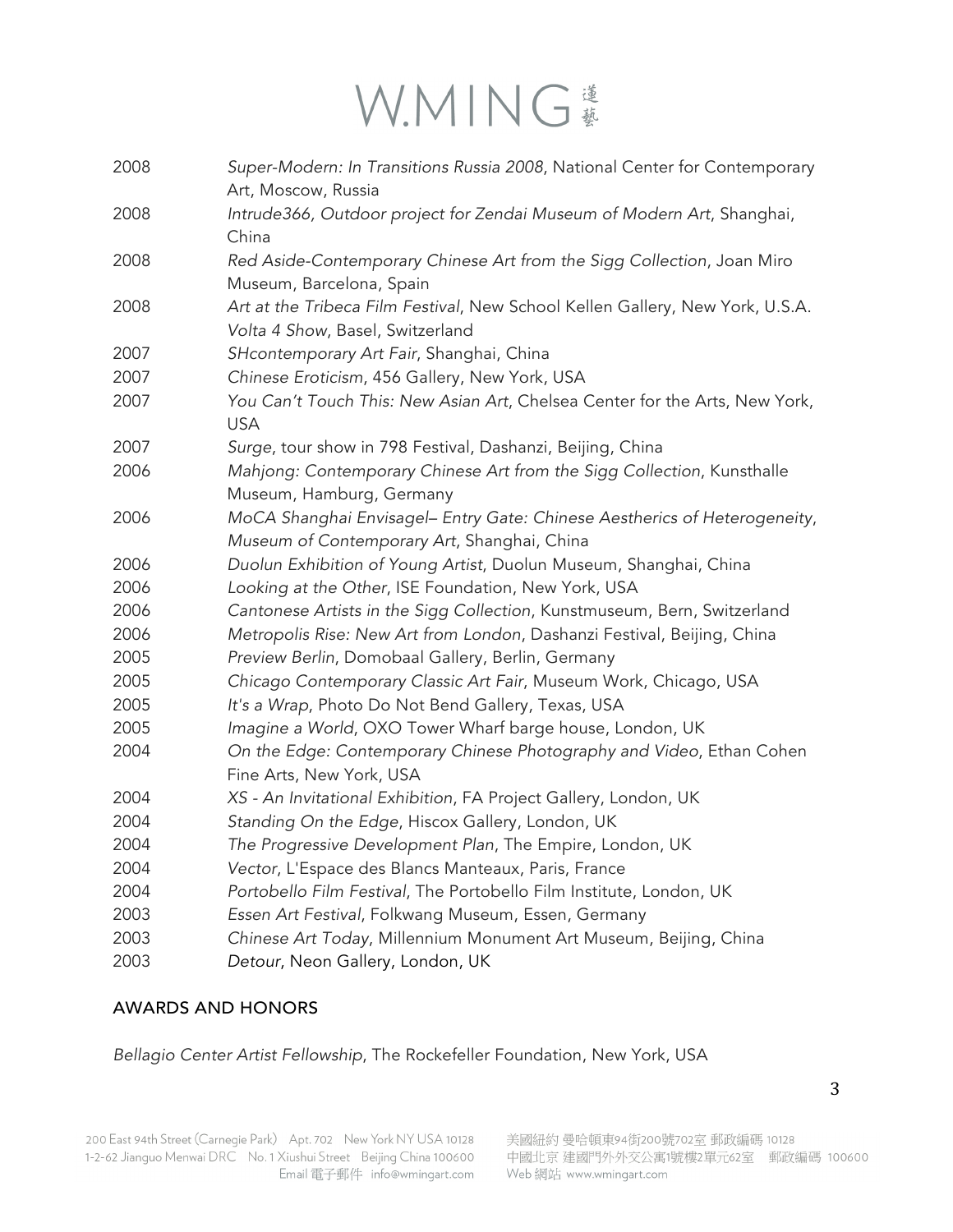# WMING

*Tribeca Film Festival Art Award*, Tribeca Film Festival, New York, USA *Vilcek Artist Grant*, New York, USA *Big Break New Talent Awards*, Dazed and Confused Magazine, London, UK *Fuji Film Awards*, London, UK *RCA Photography Graduate Award*, Royal College of Art, London, UK *Royal College of Art Fine Art Student Awards*, London, UK *Photography Award*, Wilson Centre For Photography, London, UK *Chinese Student Awards*, Great Britain-China Educational Trust, London, UK *Big Break New Talent Awards*, Dazed and Confused Magazine, London, UK *First Selected Artist Residency at Queens Museum of Art*, New York, USA *Artist Residency at Brooklyn College*, New York, USA *Artist Residency at The MacDowell Colony*, Peterborough, USA *Nominated for Beck's Future*, Institute of Contemporary Art (ICA), London, UK *Nominated for Louis Comfort Tiffany Biennial Award*, New York, USA *Nominated for the KLM Paul Huf Photography Award*, Amsterdam, Netherland *Nominated for the Prix Picet Photography Awards*, London, UK *Nominated for Chinese Contemporary Art Awards (CCAA)*, Beijing, China *Final Shortlisted for Creative Capital*, New York, USA Guest of "Feng Yan Feng Yu" Evening Talk Show, Shanghai TV, Shanghai, China Guest of "Guangzhou Today" Evening Talk Show, Guangzhou TV, Guangzhou, China Featured in a feature-length documentary: "Seasons of MacDowell", celebrate the MacDowell Centennial, screened at the Museum of Modern Art among other locations, USA Featured in a feature-length documentary: "The Rising Tide" (interviews of the top Chinese Contemporary Photographers), screened at Hammer Museum, Hirshhorn Museum, Museum of Contemporary Photography among other locations, USA O Zhang's Chinese memoir: "An Empire Where The Moon Light Never Fades" was on Best Seller List for four weeks, Guangzhou, China

## GUEST LECTURES /VISITING TUTOR/ EDUCATOR

New York University, New York, USA School of Visual Arts, New York, USA Parsons/ The New School University, New York, USA Brooklyn College, New York, USA University of California Berkeley, Berkeley, USA Abrons Arts Center, Visual Art Academy Program, New York, USA Queens Museum of Art, Sunday Family Workshop, New York, USA Derby School of Art and Design, Derby, UK Ruskin School of Art, Oxford University, Oxford, UK